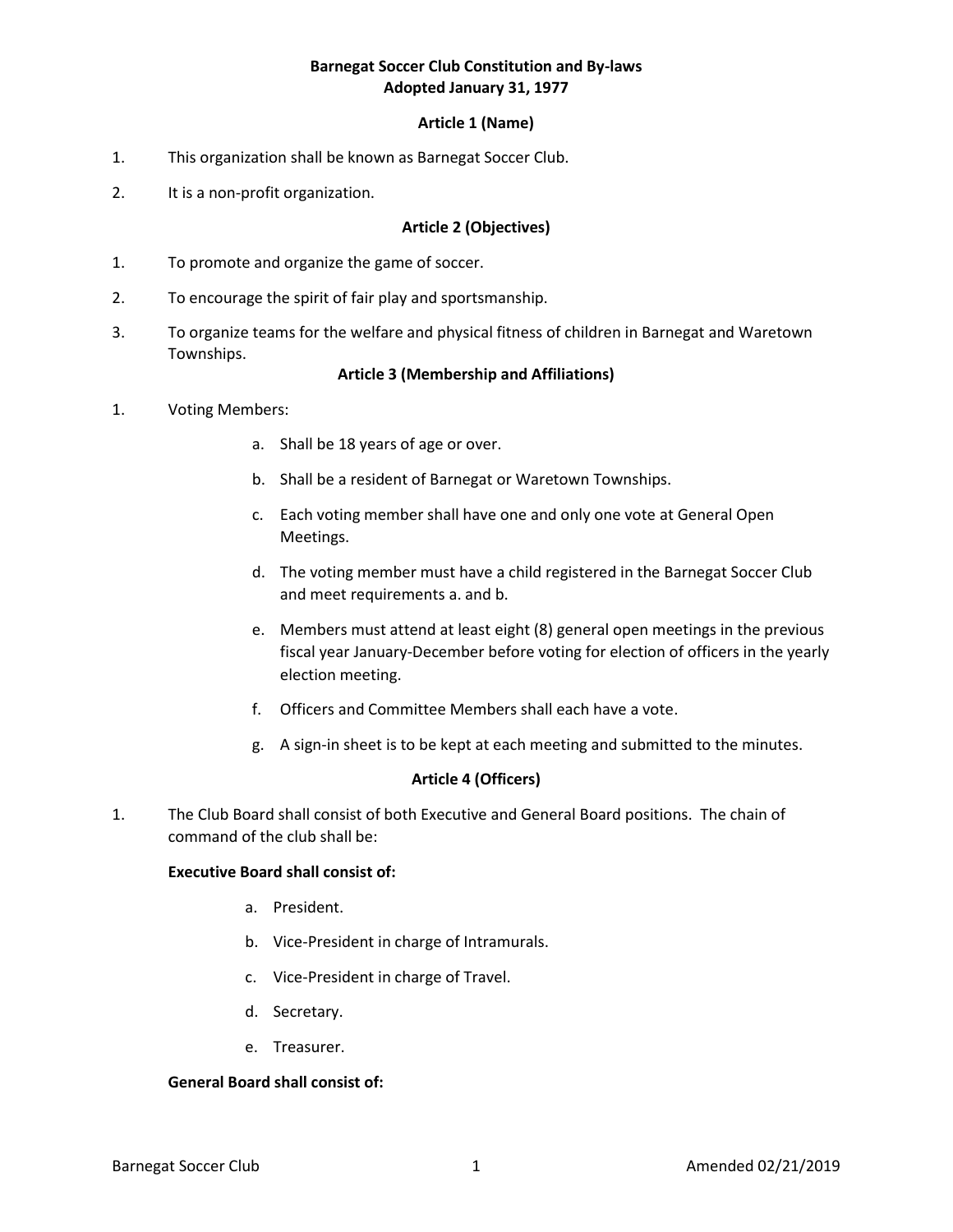- f. Registrar.
- g. Quartermaster.
- h. Director of Education.
- i. Referee and Field Director
- j. Social Affairs Director
- k. Website and Social Media Director
- l. Sponsorship Director
- 3. Qualifications:
	- a. Must be a Voting Member and have attended Sixteen (16) General Board meetings within the last twenty-four (24) months to hold a General Board Position.
	- b. Must be a Committee Member who attended eight (8) General Board Meetings in the last twelve (12) months to hold an Executive Board position except for President
	- c. Must be an Executive Board Member who held their position for one (1) full term to hold the President position.
	- d. Any officer who resigns for any reason cannot hold any Board or Committee position for twelve (12) months from the date of resignation. Exceptions can be made with a two-thirds vote of the membership.
- 4. Two people from the same family can be on the board only if:
	- e. No other nominees.
	- f. Voted in with a majority vote of the membership.

## **Article 5 (Duties of Officers)**

- 1. President:
	- a. Shall preside at all meetings of the Club.
	- b. Shall vote only when necessary to break a voting deadlock.
	- c. Is empowered to co-sign all Club checks.
	- d. Oversee all Committees
	- e. Schedule Board and Committee bond schedule with Secretary
	- f. Chair Annual Awards Ceremonies
	- g. Provide written reports for all Board Meetings to be turned in to Secretary to be incorporated in Meeting Minutes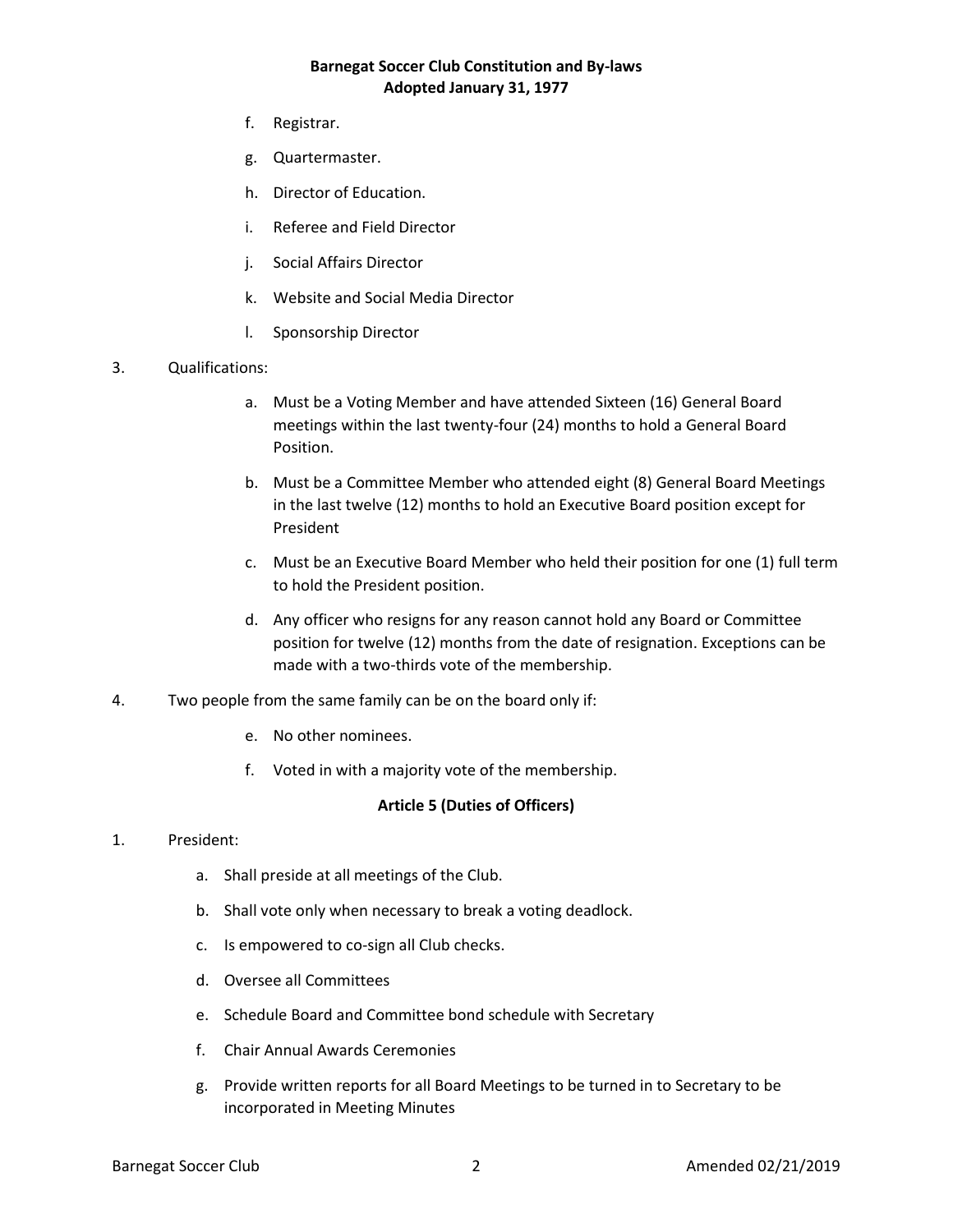- 2. Vice-President in charge of Intramurals:
	- a. Shall perform all duties in the absence of the President.
	- b. Is empowered to co-sign Club checks in the absence of the President.
	- c. Scheduling of intramural games.
	- d. Rosters for team coaches and selection of children.
	- e. Scheduling of roster for recreation tournaments if applicable.
	- f. Final say in all matters at intramural fields. In the absence of Vice-President of Intramural, another present board member can make final decision to resolve any disputes.
	- g. Shall organize team pictures for Fall and Spring seasons
	- h. Shall organize and run Winter and Summer Camps with Director of Education
	- i. Provide written reports for all Board Meetings to be turned in to Secretary to be incorporated in Meeting Minutes

#### 3. Vice-President in charge of Travel:

- a. Scheduling of travel games.
- b. Rosters for team coaches and selection of children.
- c. Report Travel team scores to the appropriate League(s)
- d. Schedule and oversee travel try-outs.
- e. Final say in all matters at travel fields. In the absence of Vice-President of Travel, another present board member can make final decision to resolve any disputes.
- f. Attend all Travel League Meetings as required
- g. Provide written reports for all Board Meetings to be turned in to Secretary to be incorporated in Meeting Minutes

#### 4. Secretary:

- a. Shall keep an accurate account of all Club meetings.
- b. Shall maintain the attendance roster.
- c. Shall attend to all correspondence and turn same over to President.
- d. Shall read all correspondence at regular meetings.
- e. Shall make a copy of the minutes of all meetings for each Executive Board Member.
- f. Shall be responsible for insurance matters.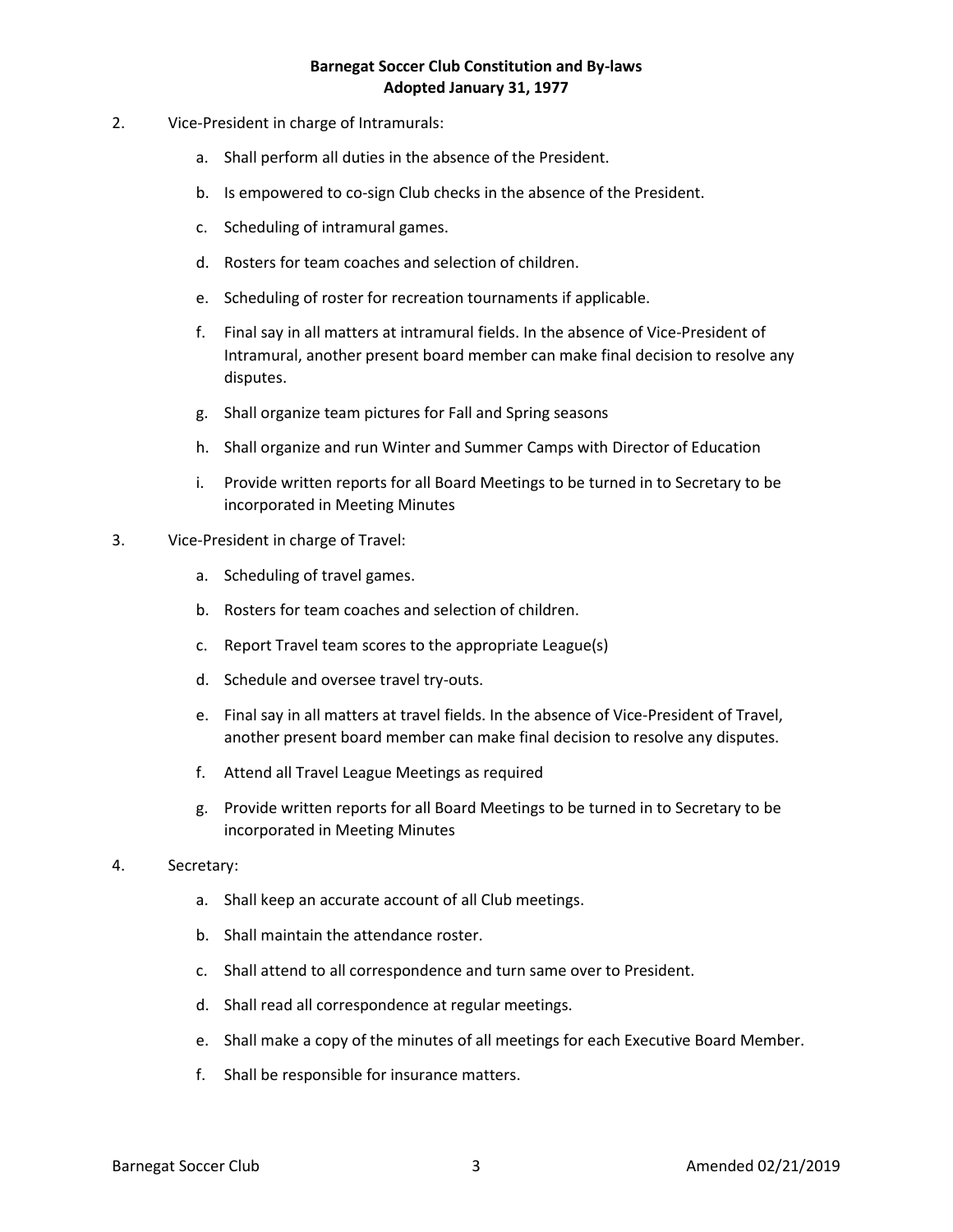- g. Shall be responsible for security permission for practice fields.
- h. Club email correspondences
- i. Shall be part of all Committees
- j. Shall distribute closed ballots two (2) months prior to Club Board elections. Candidates for office will be read the following General Meeting and the election meeting.
- k. Schedule Board and Committee bond schedule with President
- l. Assist Quartermaster to create and maintain bond schedule for parents. Assist Treasurer with any necessary refunds for completed parent bond time
- m. Maintain all Club online applications
- n. Assist Vice-President of Intramurals and Vice-President of Travel with all necessary paperwork, email correspondences, rosters, and schedules as needed.
- o. Provide written reports for all Board Meetings to be turned in to Secretary to be incorporated in Meeting Minutes

#### 5. Treasurer:

- a. Shall collect and deposit monies into an approved bank of this Club.
- b. Has the authority to co-sign with the President or Vice-President all approved checks for the benefit of the Club.
- c. Monthly Treasurer's Report to be read at regular monthly meetings.
- d. Present yearly accountant's report at election meeting.
- e. The Treasurer's authorized signature shall appear in all Club's checks.
- f. Shall provide a year to date report monthly.
- g. Provide written reports for all Board Meetings to be turned in to Secretary to be incorporated in Meeting Minutes
- 6. Registrar:
	- a. Shall keep and maintain accurate records of all children registered in the Barnegat Soccer Club.
	- b. Schedule and co-ordinate registration dates.
	- c. Shall set-up online registration links for travel and recreation
	- d. Provide written reports for all Board Meetings to be turned in to Secretary to be incorporated in Meeting Minutes
- 7. Quartermaster:
	- a. Be responsible for all Club purchases and properties.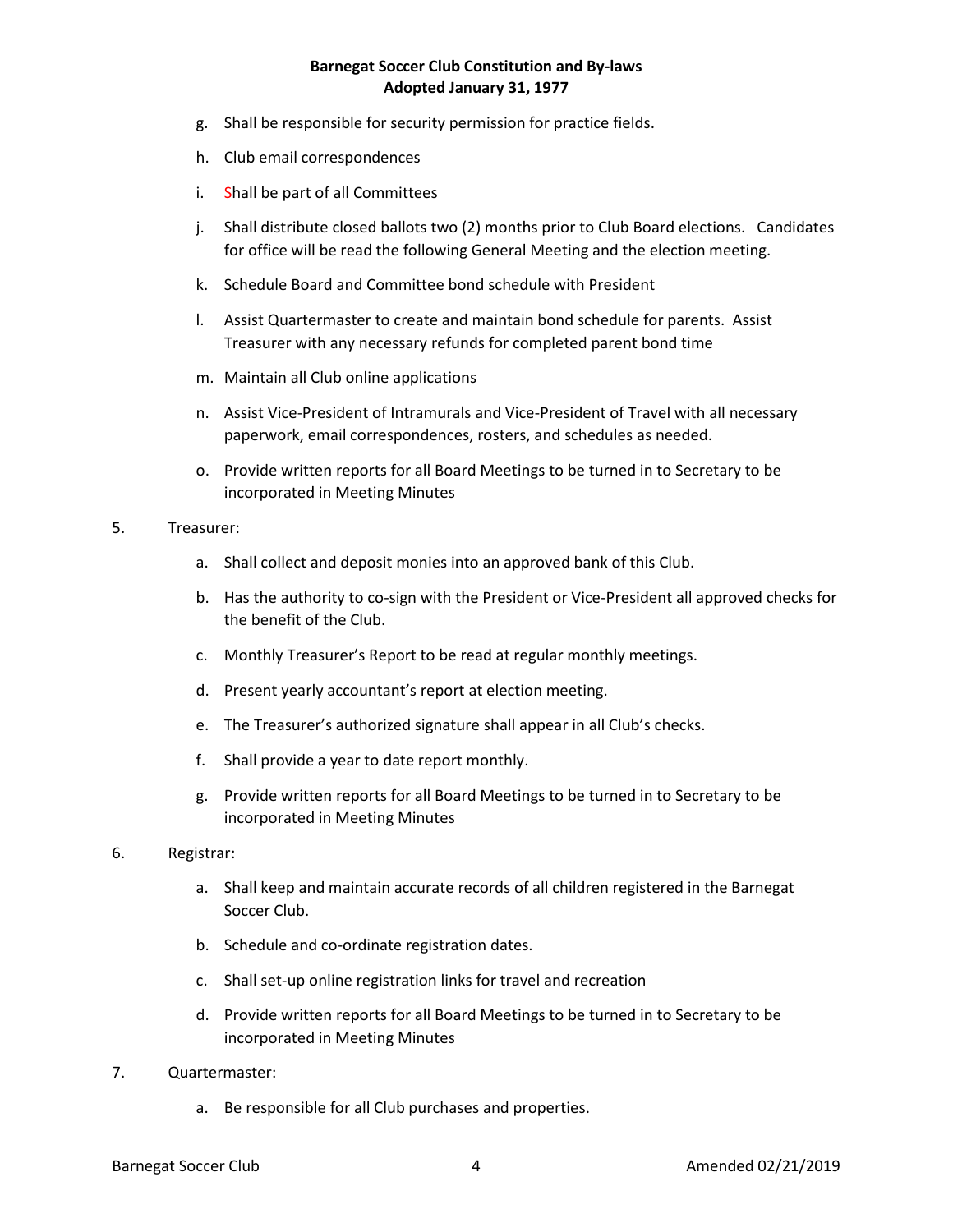- b. Will keep an up-to-date inventory of same at all times.
- c. Will obtain schedule from intramural and traveling teams from Vice-Presidents for parents to work the concession stand.
- d. Will be at stand when open or have some other qualified Board/Committee member in attendance.
- e. Organize and run Field Opening Day and Field Closing Day.
- f. Provide written reports for all Board Meetings to be turned in to Secretary to be incorporated in Meeting Minutes
- 8. Director of Education:
	- a. Responsibilities include:
		- a. New coach orientation.
		- b. Develop and implement training courses for all levels of coaches.
		- c. Offer various youth skill development for intramural programs both in season and off season for all age levels.
		- d. Make available to all parents a basic Soccer Education Program including rules, regulations, and terminology.
		- e. Any of the above mentioned programs in item C can be done either indoors or outdoors.
		- f. All programs must be Board approved.
		- g. Shall be responsible for distribution and recovery of all equipment from coaches and teams.
		- h. Shall organize a summer camp and winter camp when applicable.
		- i. Provide written reports for all Board Meetings to be turned in to Secretary to be incorporated in Meeting Minutes
- 9. Referee and Field Director
	- a. Shall obtain seasonal game schedule from Vice-President of Intramurals to schedule Referees for all Intramural games
	- b. Shall work with Vice-President of Travel to schedule field and home game times for all travel games.
	- c. Shall schedule referees with the appropriate club region NJ State Referee Assignor for all home travel games
	- d. Shall provide training to all club Intramural referees
	- e. Provide written reports for all Board Meetings to be turned in to Secretary to be incorporated in Meeting Minutes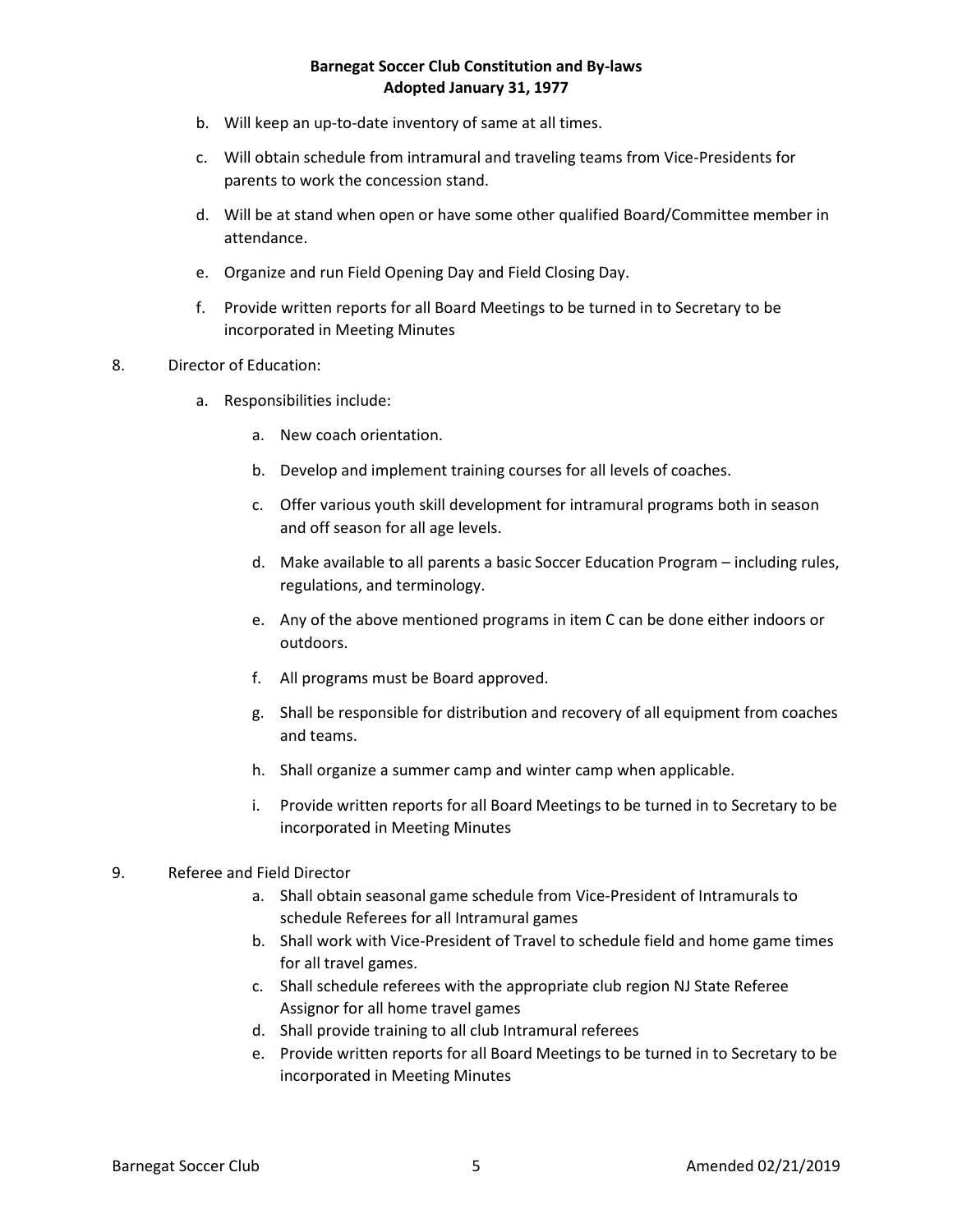- 10. Social Affairs Director:
	- a. All team fundraisers must be channeled through this director and approved by the Board.
	- b. At the start of each season explain to the team mothers their responsibilities and available opportunities (monthly club meetings, field days, team parties, concession work, 50/50, etc.) to the member representing each team.
	- c. Organizing and running any Club Sponsored Programs including Founders Day activities, Pirate's Day, Back-to-School events, etc.
	- d. Must organize Soccer Club fundraisers per season.
	- e. Provide written reports for all Board Meetings to be turned in to Secretary to be incorporated in Meeting Minutes
- 11. Website and Social Media Director
	- a. Shall maintain and update the Club website
	- b. Shall maintain and update the Club social media sites including but not limited to Facebook, Twitter, Instagram, Youtube, etc.
	- c. Provide written reports for all Board Meetings to be turned in to Secretary to be incorporated in Meeting Minutes
	- d. Any content/comments to be added to website and social media sites must be presented to Board for approval. President can override board approval and will have final say on any content/comments to be posted.
- 12. Sponsorship Director
	- a. Shall organize and maintain all Club Sponsorships per season/annually.
	- b. Provide written reports for all Board Meetings to be turned in to Secretary to be incorporated in Meeting Minutes

# **Article 6 (Terms of Office)**

- 1. Terms of office for all officers shall be for twenty-four (24) months beginning January 2017.
- 2. Vacancy for President will automatically be filled by the Vice-President in charge of Intramurals.
- 3. Nomination of officers shall take place during the regular November general meeting and the election of all officers shall take place at the regular December general meeting by closed ballot and results shall be read by Secretary at December General Meeting.

## **Article 7 (Meetings)**

- 1. Annual meeting in December for election of officers.
- 2. Regular meetings to be determined by officers at the beginning of each term.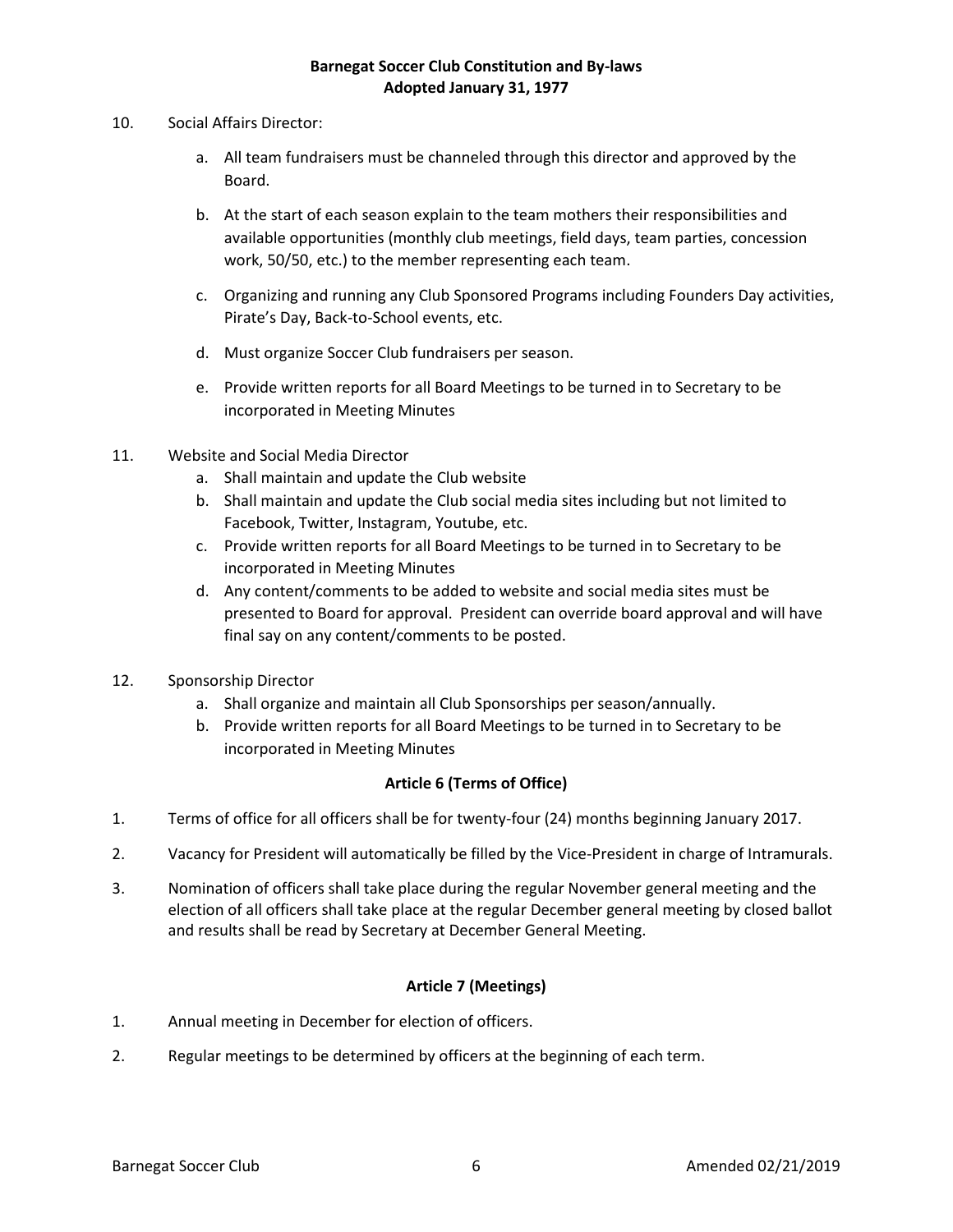- 3. Special meetings for Executive Board can be called by the President or Vice President of Intramurals.
- 4. Parliamentary Procedure shall govern the Club in all cases where applicable. (Roberts Rule of Order.
- 5. A quorum for General Board Meetings shall consist of at least six (6) voting members. A quorum for Executive Board Meetings shall consist of all five (5) Executive voting Board members.
- 6. Each meeting limited not to exceed 2 hours for general open meetings. There shall be no time limit to Executive Board Meetings.
- 7. Important issues shall be discussed at one (1) meeting and voted at the next meeting.
	- a. If time is of the essence, a special meeting can be called by the President. The special meeting must be no sooner than twenty four (24) hours after any previous meeting.
	- b. Those on the attendance sheet at prior meeting shall be contacted.
	- c. All board members not on the attendance sheet are also eligible to attend the special meeting and vote.
	- d. President can table any issue to be revisited and voted on at next General Board Meeting
- 8. All general membership meetings shall follow a formal agenda.

## **Article 8 (Committees)**

- 1. The President shall appoint all committee Chairpersons.
- 2. Chairperson shall pick their own committee members and present to Board for approval.
- 3. The President shall oversee all committees.
- 4. Chairperson shall give written reports at regularly monthly meetings and turn over to Secretary to be included with Meeting Minutes.

## **Article 9 (Rules and Regulations)**

- 1. The rules and regulations governing the organization, promotion and management of the Club shall be those prescribed and voted on by voting membership at all meetings. A copy will be available at all meetings.
- 2. The Club will follow the rules and regulations set forth by New Jersey Youth Soccer Association, U.S. Club Soccer, FIFA and any affiliated Leagues as required to participate in the game of soccer. Any discrepancies or conflict in the rules and regulations, the By-Laws and Constitution set forth by the Club will supersede.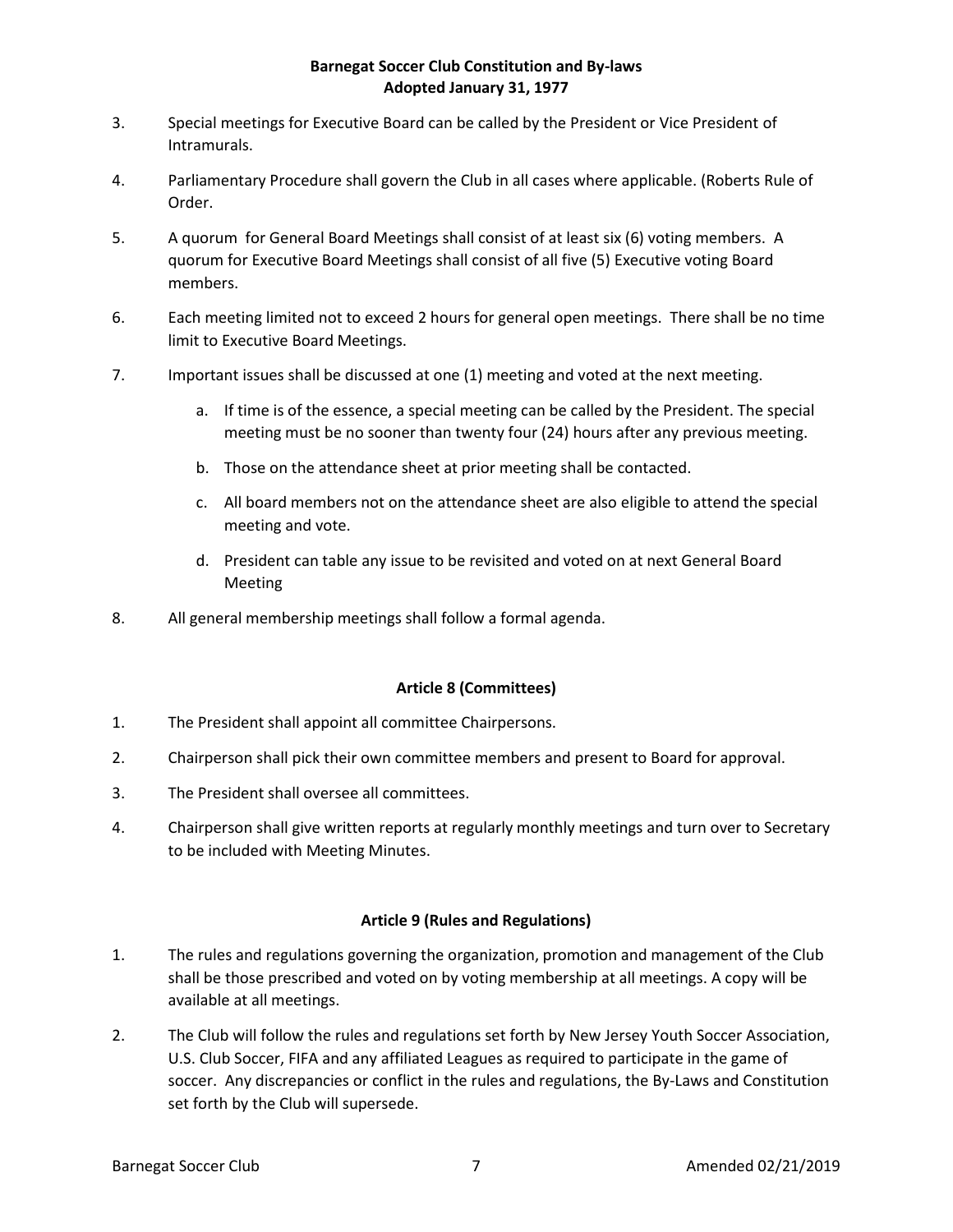## **Article 10 (Order of Business)**

- 1. The order of business for each meeting of this Club shall be as follows:
	- a. Roll Call
	- b. Reading and Approval of Minutes
	- c. Treasurer's Report and Approval of Bills
	- d. Reading of communications
	- e. Committee Reports
	- f. Unfinished Business
	- g. New Business
	- h. Adjournment

#### **Article 11 (Amendments)**

- 1. Amendments to the Constitution and By-Laws may be proposed at a regular meeting and voted on at the next meeting. A two-thirds majority of the voting members present shall be required for the passage of any amendment.
	- a. The President can call an Emergency Meeting to propose amendments to the Constitution and By-laws to be voted on at the next regular meeting.

## **Article 12 (Resignation and Removal of Officers of the Board)**

- 1. Upon resignation of a board member, the vacancy will be filled at the following open meeting:
	- a. The members of the board have first right for the position by order of Article 4 Section 1.
	- b. If no board members wish to fulfill the vacancy, the vacancy will be offered to all qualified committee members pursuant to Article 4 Section 2. If no committee members wish to fulfill the vacancy, the vacancy will be announced at the next general open meeting. Open floor nominations will be accepted. Nominations accepted and voted on by board officers.
- 2. Removal of Board Member for nonperformance of Duties
	- a. If a Board Member is accused of not performing their duties as outlined in Article 5; the President shall request that Board Member to appear in front of the General Board at a date, time and location as designated by the remaining members of the Board.
	- b. Board Member accused of noncompliance has the right to resign from position and is subject to rules set forth by Article 4 Section 2b.
	- c. If said Board Member does not wish to resign; The remaining Board Members in attendance of said meeting will discuss and vote on a course of action either immediately after or at another designated meeting.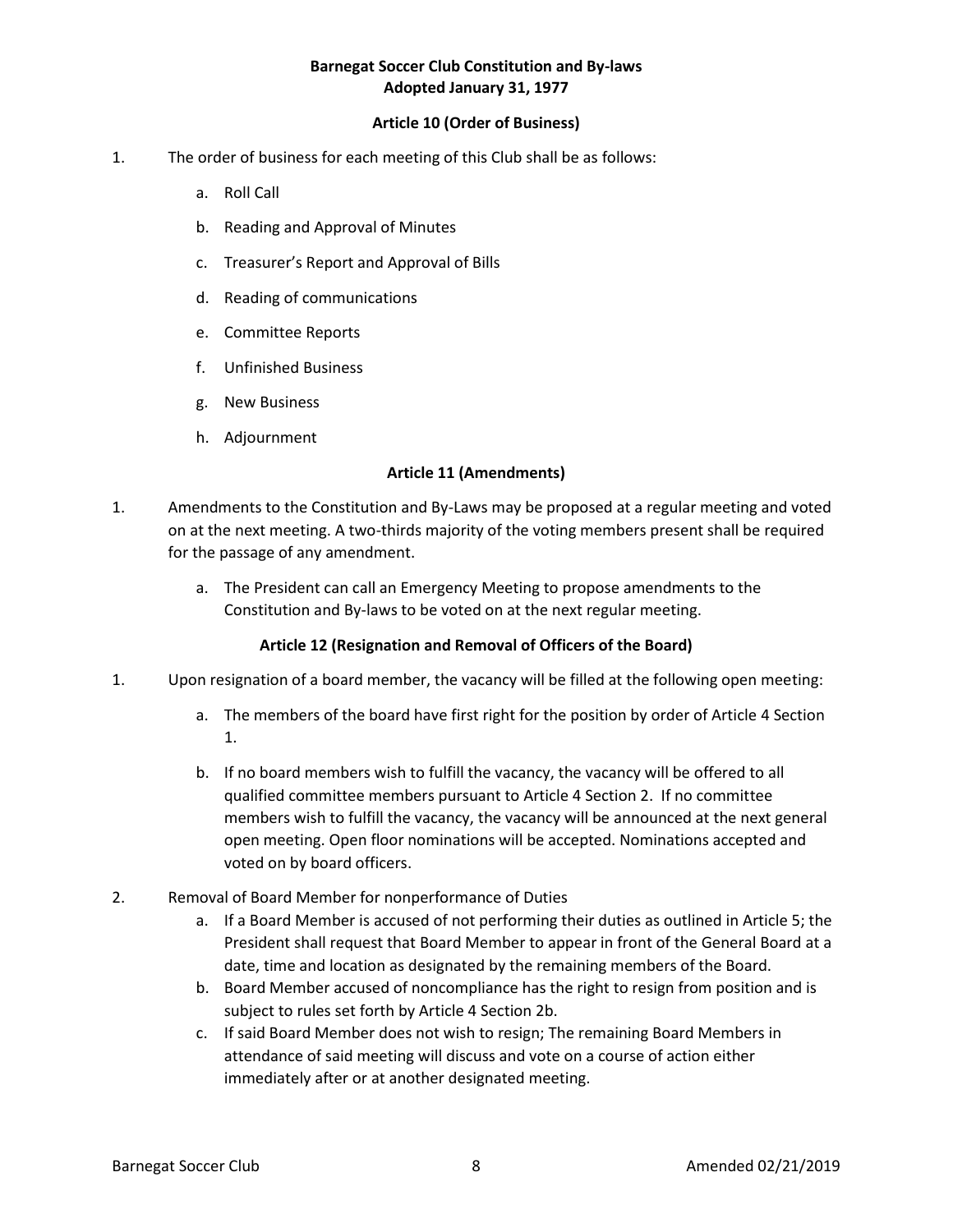- d. If Board Member is found at fault; remaining Board Members may vote by 2/3 majority vote to remove Board Member from their position effective immediately or a date agreed upon by remaining Board Members.
- e. Upon removal of guilty Board Member; Board shall follow rules set forth in Article 12 Section 1.

# **Article 13 (Tournaments/Trainers)**

1. The club will pay entrance fees for one tournament per team per roster year or Trainers for a traveling team up to a maximum of \$275.00. Only Tournaments sanctioned by Club's affiliated Association(s) and covered by Club's current Insurance Policy will qualify. The team is responsible to provide their own transportation. The league patches will also be provided by the club. Official notice of upcoming tournaments to be presented to the club prior to check being issued for tournament.

# **Article 14 (Traveling Teams) Suspended 7/1/98; Reinstated 7/1/13**

## 1. Coaches:

- a. Will be selected by the Vice-President of Travel and approved by the board. See criteria following:
- b. Selection of coaches criteria to include but not limited to:
	- I. Coaching experience and licenses.
	- II. Coaches' history with club.
	- III. Availability to attend practices, meetings and games.
	- IV. Attitude and behavior towards children, parents, officials, spectators, competing teams, club officers and voting members. This includes attitude and behavior at home and away games and tournaments.
	- V. If above criteria are met by more than one candidate, preference given to parent of child on team.
	- VI. Coach shall coach only one (1) team except in extreme hardship, subject to twothirds board approval.
	- VII. All Coaches are required to complete and pass a background check through the Club affiliated service prior to approval of coaching position.
- c. Assistant coach will be selected by head coach and approved by the board.
- d. The board reserves the right to remove a coach and/or assistant coach for just and sufficient cause. The removal will only follow an interview between the coach, team parents and the board members and can be made only by two-thirds majority vote of all board members. The coaches' and/or parents' failure to appear at said interview to which they had been sufficiently notified and invited, shall be considered to waive that prerequisite to a removal vote.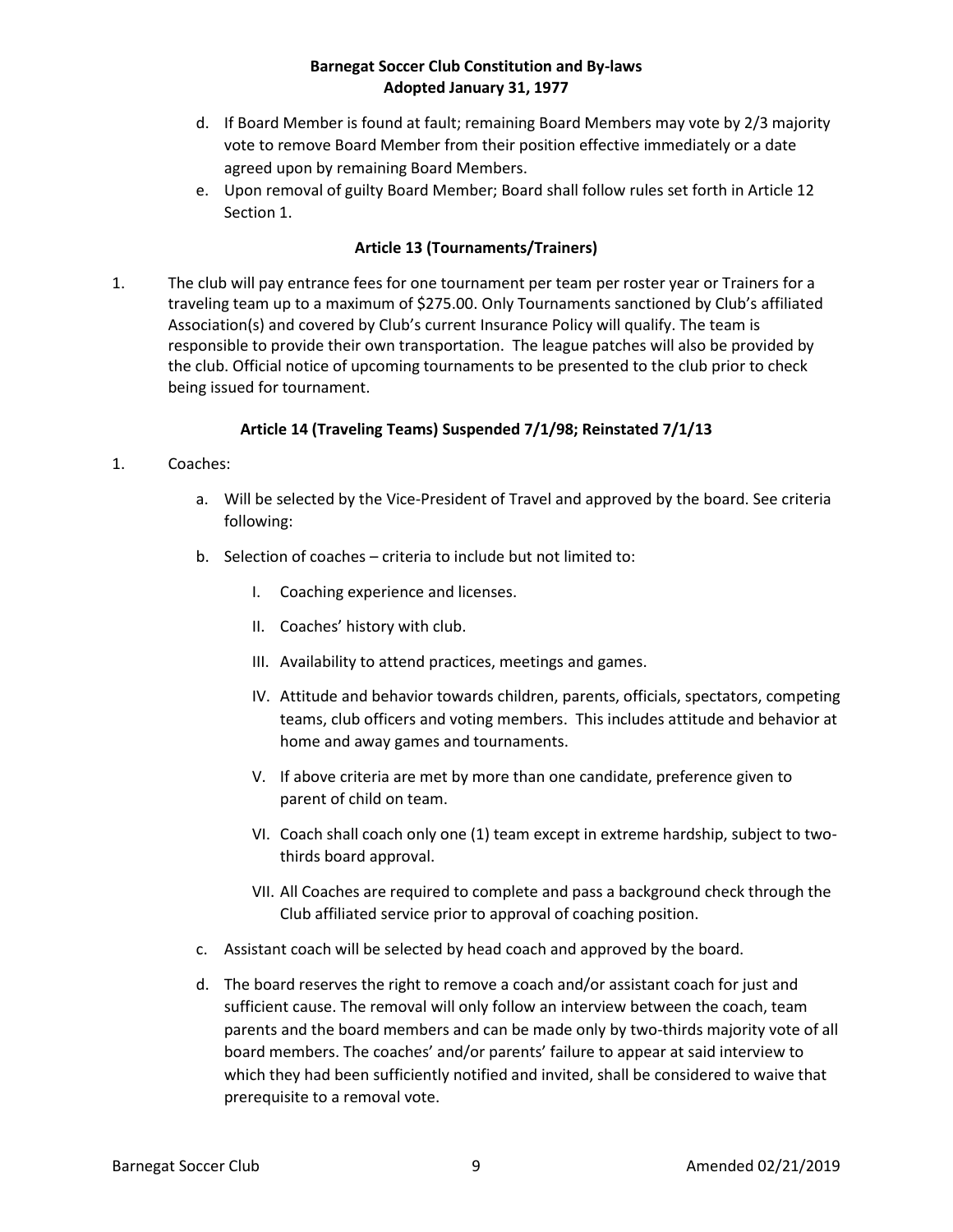e. All coaches must attend six (6) General Board Meetings per fiscal year (August-July).

# 2. Players:

- a. Must be registered prior to tryouts and will be selected at a tryout held on two separate days (candidates must appear on one day) by a panel of three (3) judges chosen by the Vice President in charge of Travel.
- b. Vice President in charge of Travel selects three-quarters (3/4) of the highest scores from tryouts. The lowest three (3) of the three-quarters (3/4) chosen may be dropped from the team if the coach wishes to use his three (3) discretionary selections.
- c. The Director of Education and the Vice President in charge of travel shall determine the criteria for tryouts.
- d. Players must play in their proper age bracket, except:
	- I. If no team exists in that player's bracket, the player is eligible to try out for the next older available bracket.
	- II. Hardship requests submitted in writing to the board may be granted by twothirds majority vote.
	- III. Any player already playing on an existing traveling team, which continues to exist will be eligible to try out for that team regardless of age bracket. Continuous play on that team allows said player to continue to try out for the same team from year to year. If a traveling team becomes available in that players appropriate age bracket; that player will be required to attend both the try out for their existing team and their appropriate age bracket. Any season missed by reason of not trying out, failure to make the team or failure to attend both their team and age appropriate try out, will compel said player to lose eligibility to continue to play out of their proper age bracket.
- e. No carded player shall be eligible to play on a team in our Micro, Lower, Upper, Intermediate or Recreation Travel Programs.
- f. Barnegat and Waretown resident players must make up 51% of a roster before taking players residing in other towns, unless there is not enough Barnegat and Waretown resident players to roster a full team.
- 3. Uniforms:
	- a. Club colors are orange, black and silver. Only Board approved uniforms may be worn.
	- b. A team's failure to comply with above criteria will result in their suspension from the club and loss of registration fees.
- 4. Fund Raisers:
	- a. All teams' fund raisers require prior board approval with notification back to the team within forty-eight (48) hours.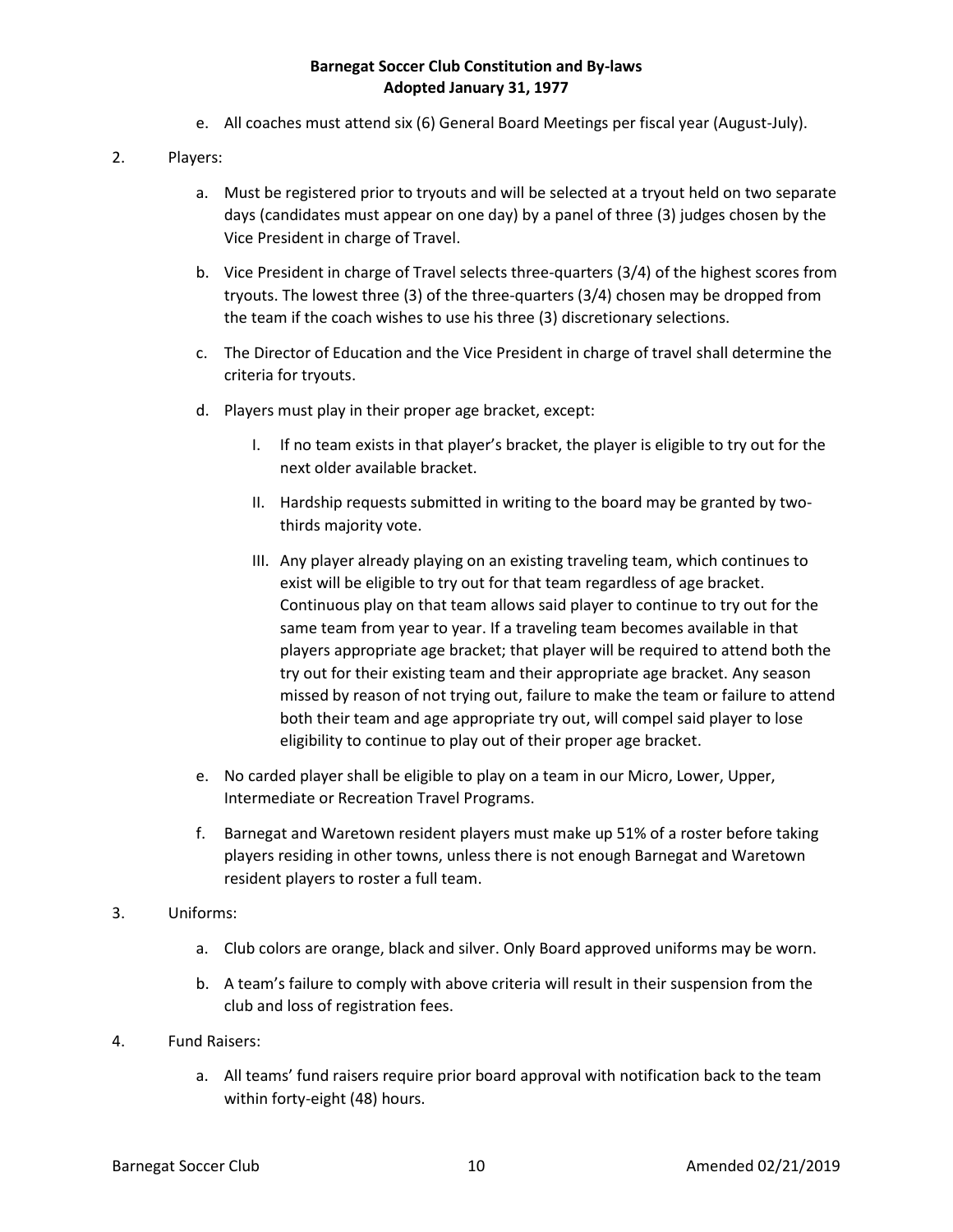- b. Team Fundraiser requests are to be presented to the Board at a General Board Meeting for approval. Fundraiser requested date(s) cannot be forty-eight (48) hours or less from presentation at General Board Meeting.
- c. Any team that fundraises without prior Board approval will forfeit collected money and money will be deposited in the Club's General Account.
- d. Monies raised are to be placed in club field account under that team's name.
- e. Field account money under team's name will be dispersed by Club Treasurer.
- f. Any team is eligible for can shakes in congruency with the Club with a maximum of two (2) locations per day.
- g. All monies collected under Club's name remain the property of the Club and shall be reported accordingly under the Club's charity tax number.
- h. All money collected by a Club team from an approved Fundraiser will remain with that team.
- i. Players from a team that participate in an approved fundraiser will have an equal portion of money collected based on time of participation. A spreadsheet will be maintained by Club Treasurer.
- j. Families with multiple players may not transfer fundraiser money between players.
- k. Should a team dissolve any unused fundraiser money left in that team's account will be transferred to the Club General Account and the club field account under that team will be closed.
- l. The Social Affairs director will be responsible for collecting fundraiser money from the team with a detailed breakdown of who participated and turn over same to the Treasurer.

## 5. New Travel Teams:

- a. In the event of two (2) board approved coaches and the ability to form two teams in an age bracket:
	- I. All players will be divided by talent into an "A" team and a "B" team. The Vice President in charge of Travel will have final say on player placement.
	- II. The coach and assistant coach are allowed to pick their own child as first pick.